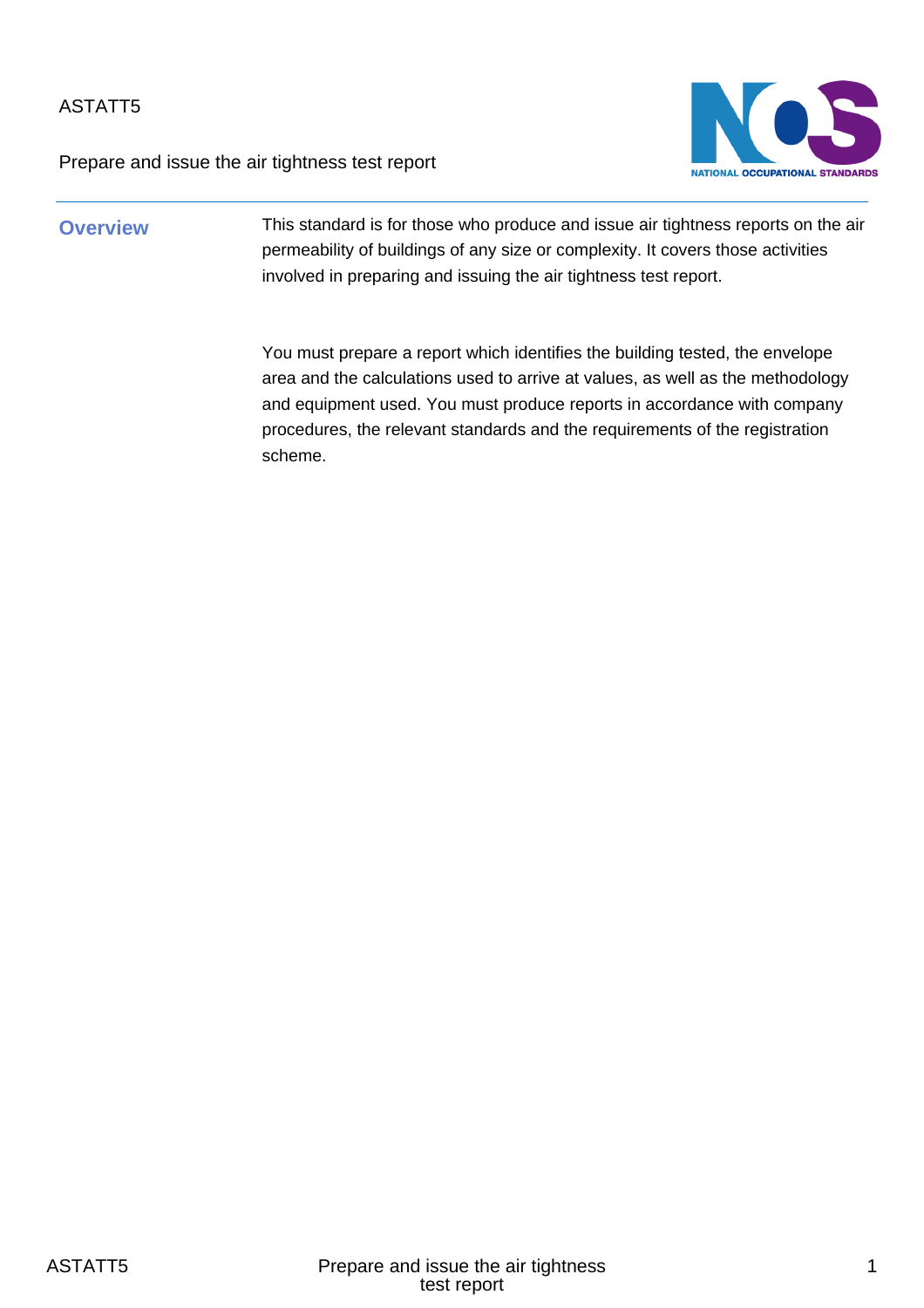Prepare and issue the air tightness test report



| <b>Performance criteria</b> |                                                                                                                        |
|-----------------------------|------------------------------------------------------------------------------------------------------------------------|
| You must be able to:        | P1 interpret and evaluate test data results checking for accuracy of entries and<br>correct number                     |
|                             | P2 apply any correction to data using standard equations and correction                                                |
|                             | methodologies                                                                                                          |
|                             | P3 ensure the test result is expressed in accordance with the test standard<br>requirements                            |
|                             | P4 identify any deviations from the relevant standards within the report                                               |
|                             | P5 check air tightness against target value                                                                            |
|                             | P6 ensure report correctly identifies tester, the customer, the building and its                                       |
|                             | address and has a unique test reference                                                                                |
|                             | P7 make reference to the quality procedure used and any complaints procedure<br>in operation                           |
|                             | P8 provide details of the building in relation to:<br>P8.1 location                                                    |
|                             | P8.2 date of construction                                                                                              |
|                             | P8.3 type of heating, ventilation and air conditioning and any other information<br>specified in the relevant Standard |
|                             | P8.4 parts of the building envelope that were tested                                                                   |
|                             | P8.5 building envelope area/volume                                                                                     |
|                             | P8.6 purpose of the test                                                                                               |
|                             | P9 provide detailed results for:                                                                                       |
|                             | P9.1 average zero flow pressures including positive and negative pre and post<br>test values                           |
|                             | P9.2 the table of building pressures and fan flow rates                                                                |
|                             | P9.3 air leakage graph                                                                                                 |
|                             | P9.4 pre and post test inside and outside temperatures                                                                 |
|                             | P9.5 pre and post test wind speed and exposure if required                                                             |
|                             | P9.6 pre and post test barometric pressure                                                                             |
|                             | P10 identify the test standards used and any deviations from them                                                      |
|                             | P11 provide details of all equipment used and its calibration status                                                   |
|                             | P12 provide descriptions of the general status of openings in the envelope and                                         |
|                             | which temporary seals were in effect at the time of the testing                                                        |
|                             | P13 identify the test methodology used                                                                                 |
|                             | P14 identify the regulatory framework applicable to the test procedure and<br>report                                   |
|                             | P15 provide details of registration scheme                                                                             |
|                             | P16 provide additional information on the air permeability for buildings of the                                        |
|                             | same type which were not tested                                                                                        |
|                             | P17 where applicable identify pass or failure of the building                                                          |

ASTATT5 Prepare and issue the air tightness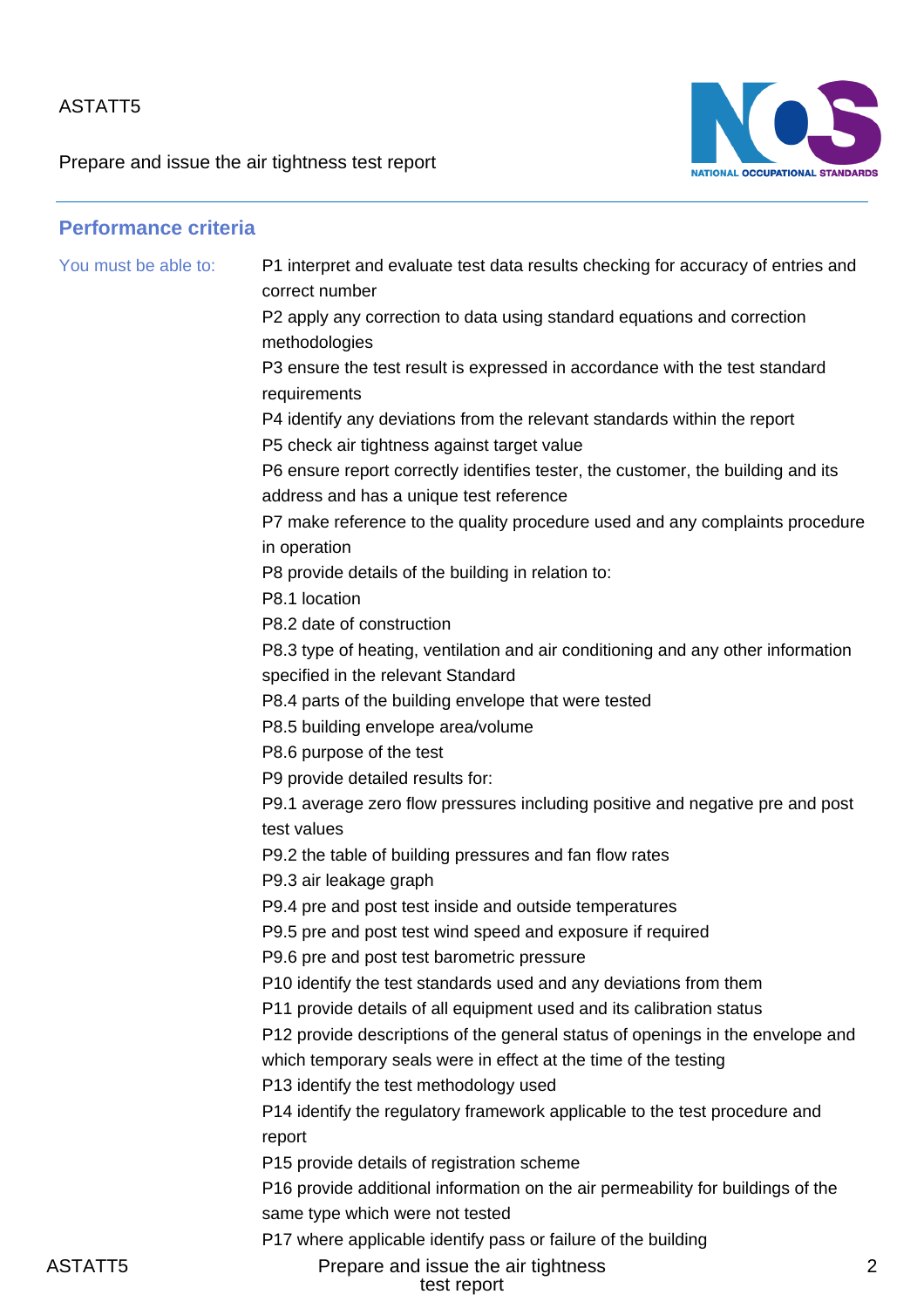Prepare and issue the air tightness test report



P18 cross reference all photographs, drawings and calculations to components of the test report P19 provide any disclaimers regarding the nature, conduct and interpretation of the test report P20 produce a draft result and issue a final report after further checking along with a Certificate as required P21 report when test was abandoned and clarify that results cannot be used for compliance purposes P22 provide recommendations for any remedial action or improvement to the building and any further testing required P23 re-issue reports in the case of identified errors clearly stating the context for re-issue P24 ensure that all data are held securely and conforms with data protection requirements P25 keep all records of test data, calculations and all other necessary information as an audit trail P26 keep all records for the prescribed period of time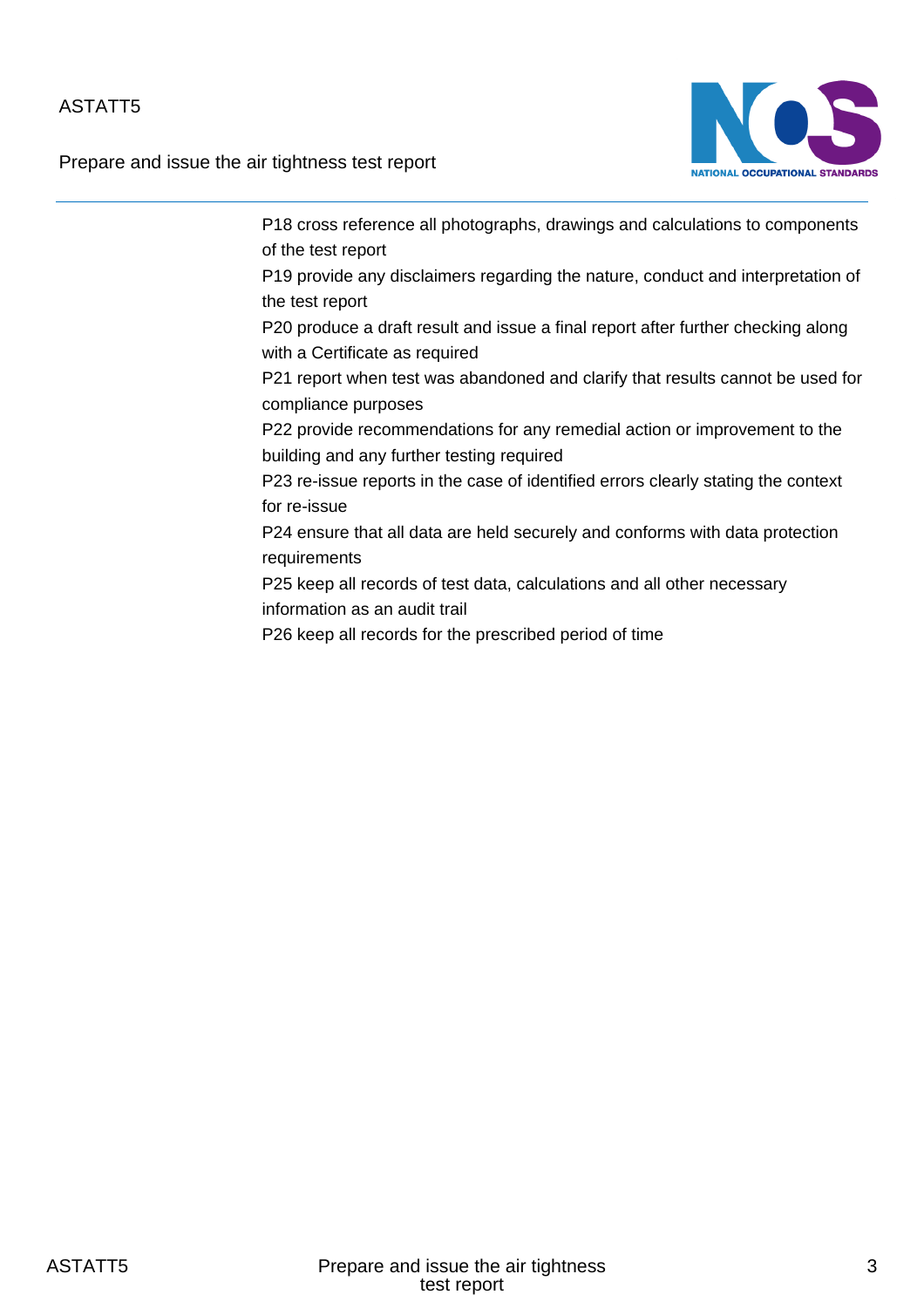Prepare and issue the air tightness test report



| <b>Knowledge and</b>                |                                                                                                                                                                                                                                                                                                                                                                                                                                                                                                                                                                                                                                                                                                                                                                                                                                                                                                                                                                                                                                                                                                                                                                                                                                                                                                                                                                                                                                   |
|-------------------------------------|-----------------------------------------------------------------------------------------------------------------------------------------------------------------------------------------------------------------------------------------------------------------------------------------------------------------------------------------------------------------------------------------------------------------------------------------------------------------------------------------------------------------------------------------------------------------------------------------------------------------------------------------------------------------------------------------------------------------------------------------------------------------------------------------------------------------------------------------------------------------------------------------------------------------------------------------------------------------------------------------------------------------------------------------------------------------------------------------------------------------------------------------------------------------------------------------------------------------------------------------------------------------------------------------------------------------------------------------------------------------------------------------------------------------------------------|
| understanding                       |                                                                                                                                                                                                                                                                                                                                                                                                                                                                                                                                                                                                                                                                                                                                                                                                                                                                                                                                                                                                                                                                                                                                                                                                                                                                                                                                                                                                                                   |
| You need to know and<br>understand: | K1 the relevant and current test standards and regulations to be applied<br>K2 the reporting requirements for each regulatory framework<br>K3 methodologies for the interpretation and evaluation of test data results<br>including the checking for accuracy of entries, correct number and intervals of<br>individual measurement and the completion of all required information fields to<br>ensure the test was valid<br>K4 ways of correcting data using standard equations and correction<br>methodologies<br>K5 the correct form of expressing the final test result<br>K6 how to select opinions and interpretations of data and processes during and<br>after testing<br>K7 how to check air permeability against Design Air Permeability<br>K8 the required content fields for the final test report<br>K9 the appropriate test methodologies and quality procedures including any<br>complaints procedure in operation<br>K.10 the correct format for the provision of detailed pre and post test results for:<br>K10.1 average zero flow pressures including positive and negative test values<br>K10.2 inside and outside temperatures<br>K10.3 wind speed and exposure where required<br>K10.4 barometric pressure<br>K10.5 table of building pressures and fan flow rates<br>K10.6 air leakage graph<br>K10.7 air permeability results<br>K11 how to identify the test standards used and any deviations from them |
|                                     | K12 the requirements for reporting on equipment used including fan types and<br>location with serial numbers, calibration certification and calibration expiry dates<br>K13 how to report on the general status of openings in the envelope and which<br>temporary seals were used at the time of testing                                                                                                                                                                                                                                                                                                                                                                                                                                                                                                                                                                                                                                                                                                                                                                                                                                                                                                                                                                                                                                                                                                                         |
|                                     | K14 the registration schemes in operation and their quality assurance role<br>K15 the importance of cross referencing all photographs, drawings<br>and calculations to components of the test report<br>K16 the nature and wording of disclaimers regarding the nature, conduct and                                                                                                                                                                                                                                                                                                                                                                                                                                                                                                                                                                                                                                                                                                                                                                                                                                                                                                                                                                                                                                                                                                                                               |
|                                     | interpretation of the test report<br>K17 methods of reporting when test was abandoned with reasons and the need<br>to clarify to clients that results cannot be used for compliance purposes<br>K18 ways of securing and maintaining data for audit and other purposes<br>K19 data protection requirements and Standards                                                                                                                                                                                                                                                                                                                                                                                                                                                                                                                                                                                                                                                                                                                                                                                                                                                                                                                                                                                                                                                                                                          |

ASTATT5 Prepare and issue the air tightness test report